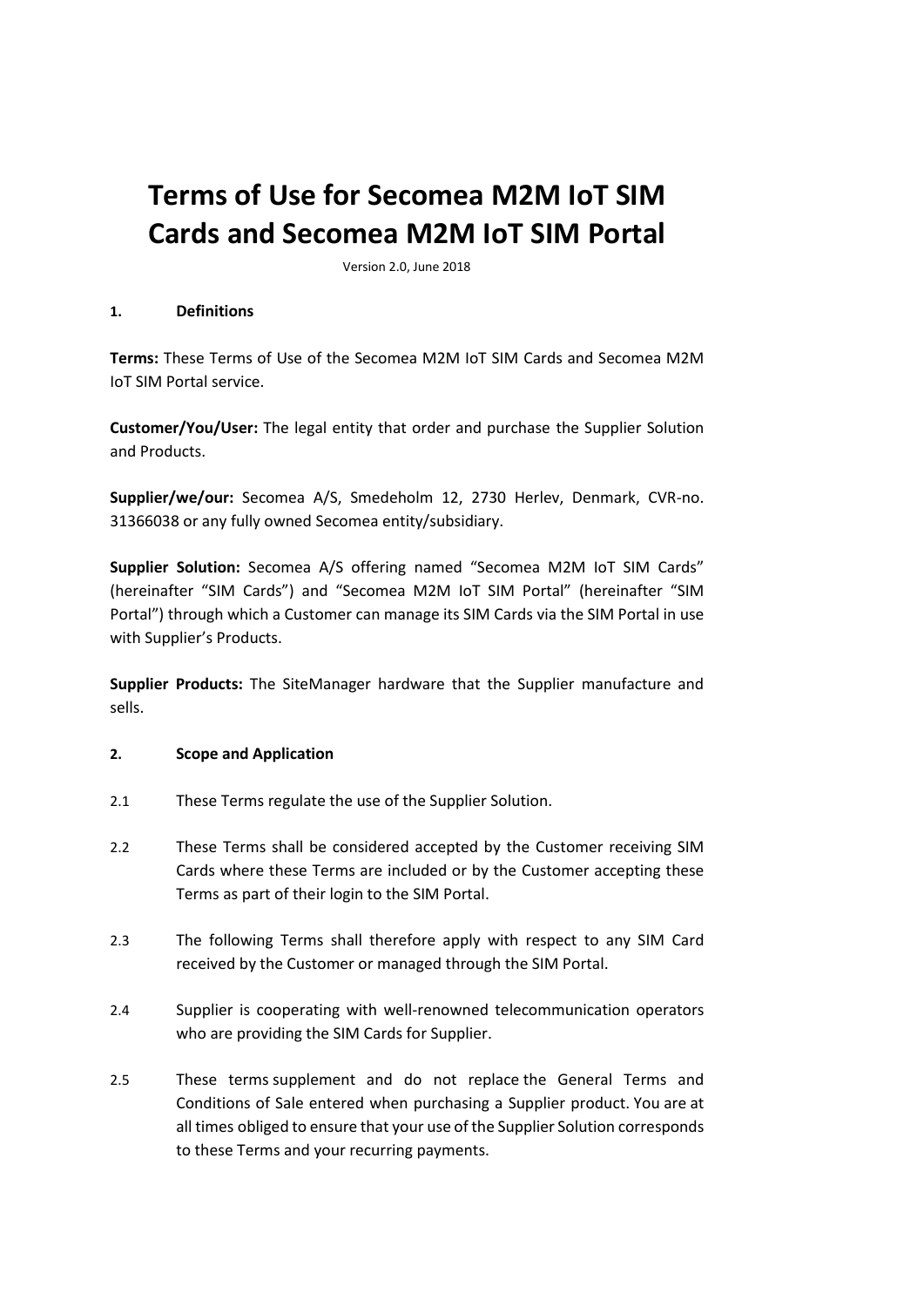### **3. SIM Card Warranty**

- 3.1 The SIM Cards are provided to the Customer as a service to enable machine to machine communication (hereafter "M2M")
- 3.2 All SIM Cards provided by Supplier are standard SIM Cards provided by a third-party telecommunication operator.
- 3.3 The Customer shall check and test the SIM Cards upon delivery to make sure they can be installed in the Supplier Products and are operational.
- 3.3.1 The Customer's only remedy in case of any defaults, errors or the like at delivery or later in any SIM Card is to return the SIM Card in question to supplier within a reasonable time for an exchange with a new SIM Card. The exchange shall take place within a reasonable time.
- 3.3.2 The Customer is sole responsible for having one or more spare SIM Cards to secure continuous M2M communication.
- 3.4 Supplier has no control over the telecommunication network the SIM Cards are using, as they are using the telecommunication operator and their partners' network.
- 3.4.1 Therefore, Supplier does not assume any responsibility or liability for the actual range/coverage, data capacity of the SIM Cards.
- 3.4.2 The Customer are obliged to test the actual range/coverage and data capacity at the site where a SIM Card is put into operation prior to putting the SIM Card into operation and relaying upon it.
- 3.4.3 Supplier has no influence over the uptime of the SIM Card and can therefore not resume any responsibility or liability for any down time caused by the SIM Card or the telecommunication operators.

### **4. Use of the SIM Cards**

4.1 The Customer are solely liable for the total consumption/data usage on the SIM Cards the Customer have received regardless of the reason for the consumption/data usage on the SIM Card including but not limited to any unauthorised use of the SIM Card.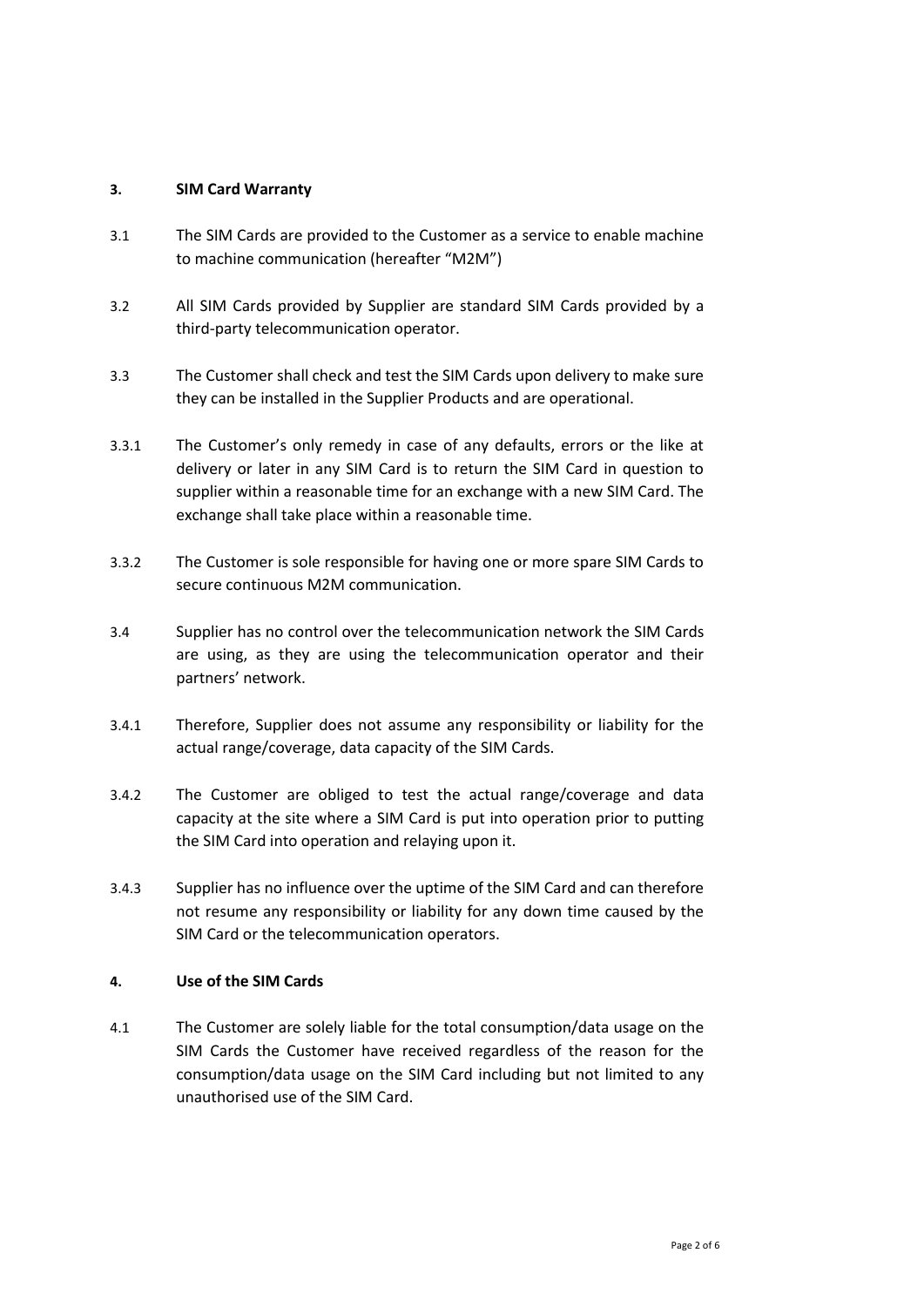- 4.2 Lack of timely payment, according to issued invoices, of any consumption/data usage shall entitle Supplier to close/suspend any SIM Cards and/or access to SIM Portal without any further notice.
- 4.3 Furthermore, Supplier shall be entitled to provide the Customer with a credit line to contain consumption/data usage. Supplier may at any time increase or decrease the credit limit by giving the Customer a twenty-four (24) hours prior written e-mail notice, to the e-mail address provided to Supplier by the Customer.
- 4.4 If the Customer wants to limit the Customer's consumption/data usage, the Customer should use the settings in the SIM Portal to limit the data usage.
- 4.5 The Customer is made aware of and accepts the accumulation of the usage of the SIM Cards as displayed in the SIM Portal may be delayed with up to twenty-four (24) hours and in some cases, more.
- 4.6 Supplier shall be entitled to invoice the Customer any amount claimed from the telecommunication operator/issuer of the SIM Cards regardless of how the Customer use came into place.

## **5. Substitution**

- 5.1 Supplier shall at all times have the right to substitute the telecommunication operator for new SIM Cards.
- 5.2 Any substitution that influence the specification of purchased SIM Cards, shall take place with a written notice of no less than 30 days, unless the substitution is required due to circumstances outside the control of Supplier.

# **6. Processing of personal data**

6.1 When Supplier in the context of the provision of services, such as hosting, in association with the delivery of Products to Customer processes personal data in a manner comprised by Regulation (EU) 2016/679 of the European Parliament and of the Council (the "Regulation"), a separate data processor agreement must be accepted.

## **7. Security Setup and backup**

7.1 The Supplier Solution has been properly secured against unauthorized access.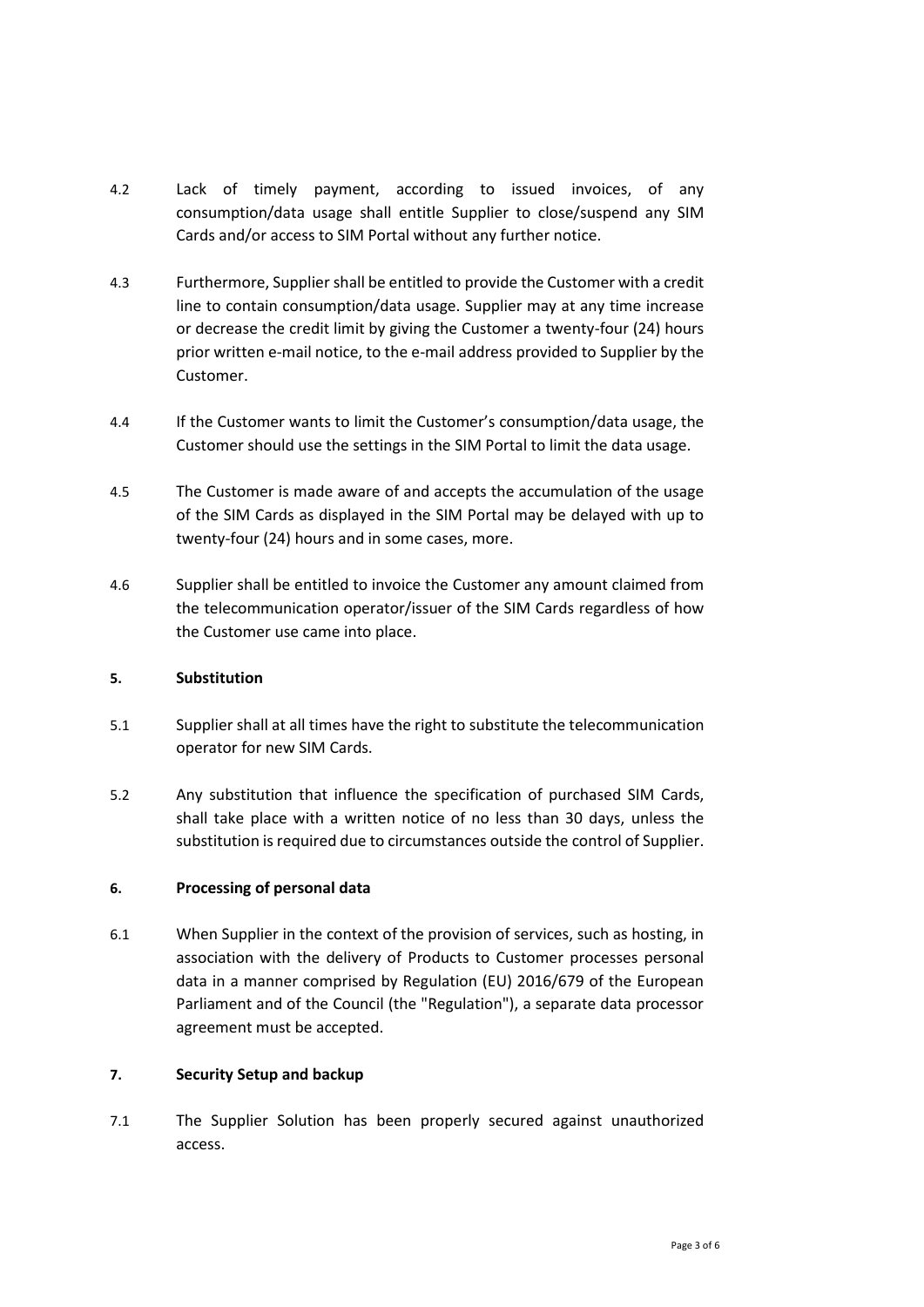- 7.2 The Supplier Solution includes logging functions, which ensure that you are able to see which individuals have accessed the Supplier Solution and which general actions the Customer has taken.
- 7.3 Supplier does not make any backups of any kind of the Supplier Solution except for security backup of the hosted SIM Portal.

# **8. Warranty**

8.1 Supplier's warranty scope is described in the General Terms and Conditions for Sale available on the supplier website [\(www.secomea.com\)](http://www.secomea.com/) at the time of your purchase.

## **9. Liability and waiver**

- 9.1 Supplier does not resume any liability whatsoever for any indirect losses sustained by the use of the SIM Cards including but not limited to loss of revenue, loss of profit, loss of time including internal time, loss of opportunities, loss of production, loss of data or any other type of indirect losses and any incidental, consequential, or special damages.
- 9.2 Furthermore, Supplier excludes all liability for damages due to unauthorized interventions by the Customer.
- 9.3 Supplier cannot in any way be liable and cannot be made liable for the performance of the SIM Cards including but not limited to any discontinuation of services due to displacement of permits or regulatory licenses or the failure of the facilities of the network infrastructure providers.
- 9.4 If the Supplier Solution isthe cause of any kind of damages, Supplier's liability shall be limited to the maximum extent possible under applicable Danish law.
- 9.5 Supplier can only be made liable for damages due to intent or gross negligence on part of Supplier.
- 9.6 In any event any liability or obligation to pay damages shall on part of Supplier be limited to the higher amount of (i) fees paid by the user for the use of the Supplier Solution in the 12 months period prior to the event leading to the claim for damages or (ii) a maximum of EUR 10.000.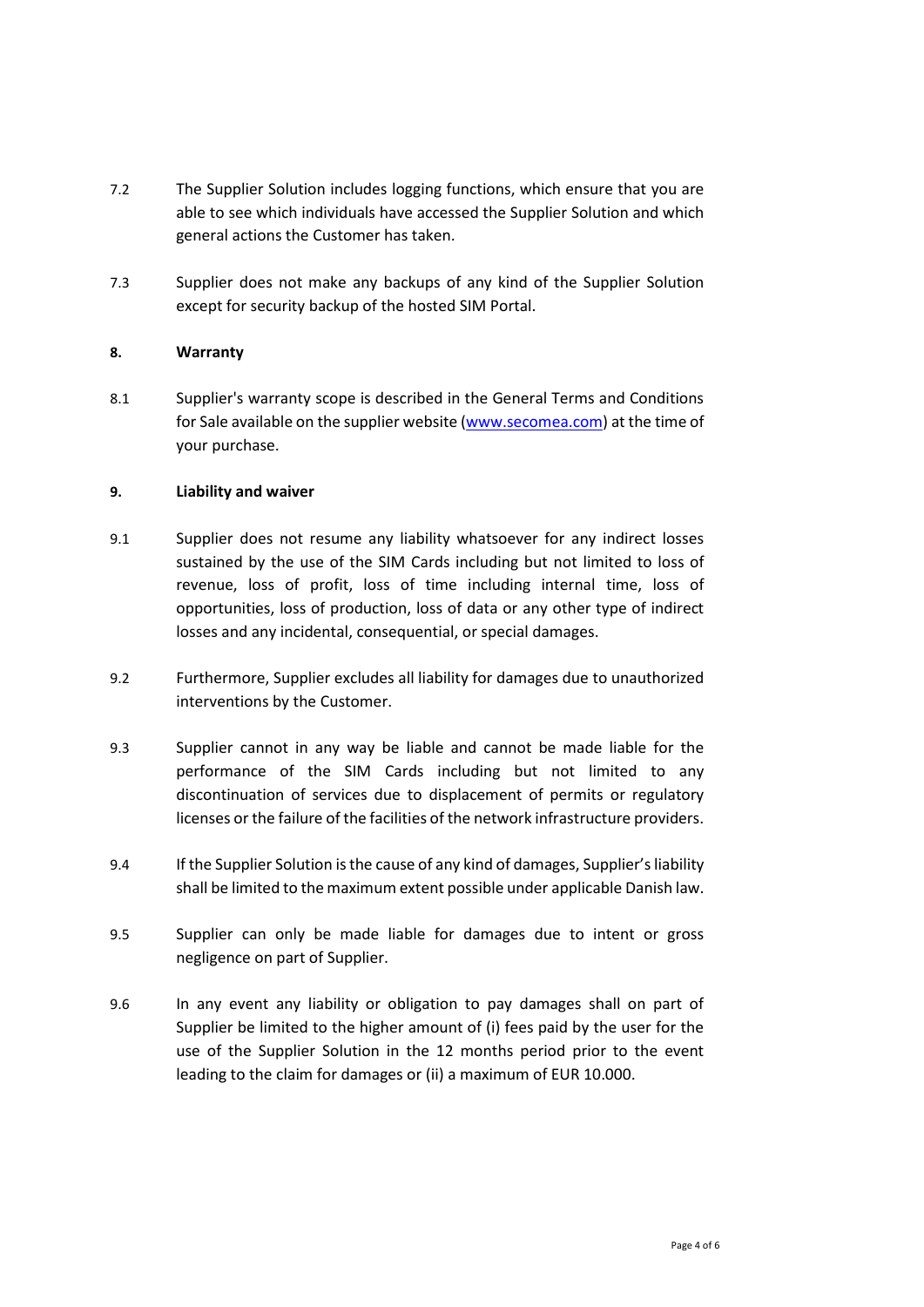9.7 If Supplier has a valid claim for damages or restitution against the telecommunication company or any network infrastructure provider Supplier may transfer the claim to the Customer.

### **10. Indemnification**

- 10.1 The Customer shall indemnify and hold Supplier harmless against all and any claims from telecommunication operators arising out of or in connection with the Customer's use of the SIM Cards.
- 10.2 The Customer shall indemnify and hold Supplier harmless against all other claims arising out of or in connection with the Customer's use of the SIM Cards Including but not limited to unauthorized use whether due to the Customer's fault or not.

## **11. Duty of confidentiality**

11.1 Supplier and its employees, sub-suppliers and advisors must observe strict liability as regards any information about the Customer business affairs and other confidential information coming into their possession in connection with the set-up, operation and performance of this agreement.

## **12. Termination**

- 12.1 The agreement may be terminated by either Customer or Supplier with a three (3) months written notice to the other party.
- 12.2 Any agreement on extended Support and Maintenance may be terminated by either Customer or Supplier with a six (6) months' notice to the other party.
- 12.3 If Customer does not pay any fee due or other amounts due to Supplier, Supplier is entitled to close/suspend any SIM Cards and/or access to SIM Portal and any updates available. Only if the Customer has not paid the amount due at the latest 10 (ten) days after receipt of a reminder letter Supplier is entitled to effectuate closedown.

## **13. Assignment**

13.1 Supplier is free to assign rights and/or liabilities under the Agreement to a third party without prior written consent from the Customer. Furthermore, Supplier may use sub-suppliers to fulfil all of or parts of this agreement.